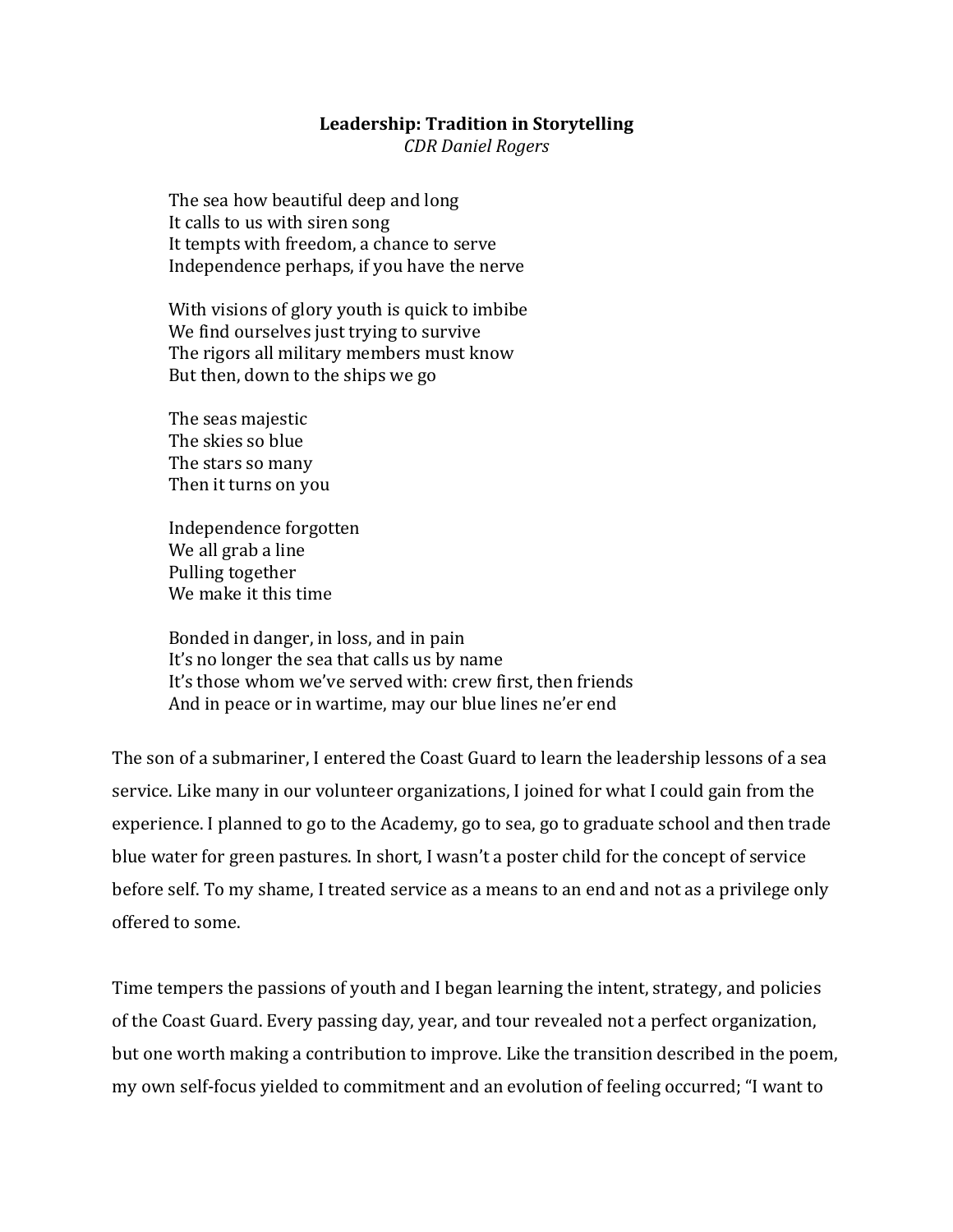be in" shifted to "I get to be in". Honor, Respect, and Devotion to Duty grew from words I knew to values I esteem, and I've become part of something much bigger than me. All of our members need to make a similar transition to maximize the effectiveness of the sea services and none more than our newest members.

Many may have started more mature than I, but leaders of character aren't just born that way and there's really no finish line. What follows are three parables to illustrate and provide practical help at the organizational, supervisor, and individual levels. Like most parables, the framework it creates gives a starting point for leadership development.

# The Parable of the Governor

Leadership in the Sea Services is like a governor who was seeking an advisor. This governor asked one of his trusted officials to prepare for three visits. During each visit, the official was to leave specific identifiable errors in certain areas of his responsibility. Three would-be *advisors each conducted a visit to this same official. The first, knowing the governor's* relationship to the official, sang his praises and denied anything was wrong. The second, seeking his own promotion, found an inordinate number of gaps in the official's performance and asked the governor that he be allowed to replace the official. The third, not wanting to *disparage the Governor's trust (but also desiring to fulfill his own responsibilities), brought questions and concerns.*

Each of these would-be advisors wanted to come to the table and to be asked their thoughts. The first proved respectful. The second proved truthful. But the third balanced respect with truth.

In the sea services, it's not hard to find a truthful member. Neither is it hard to find a respectful one, but finding one willing to provide both simultaneously is a rare gem, especially if the truth is thoughtful. If perception is reality, then senior leadership needs to employ a cadre of advisors to ensure their perception best reflects the truth.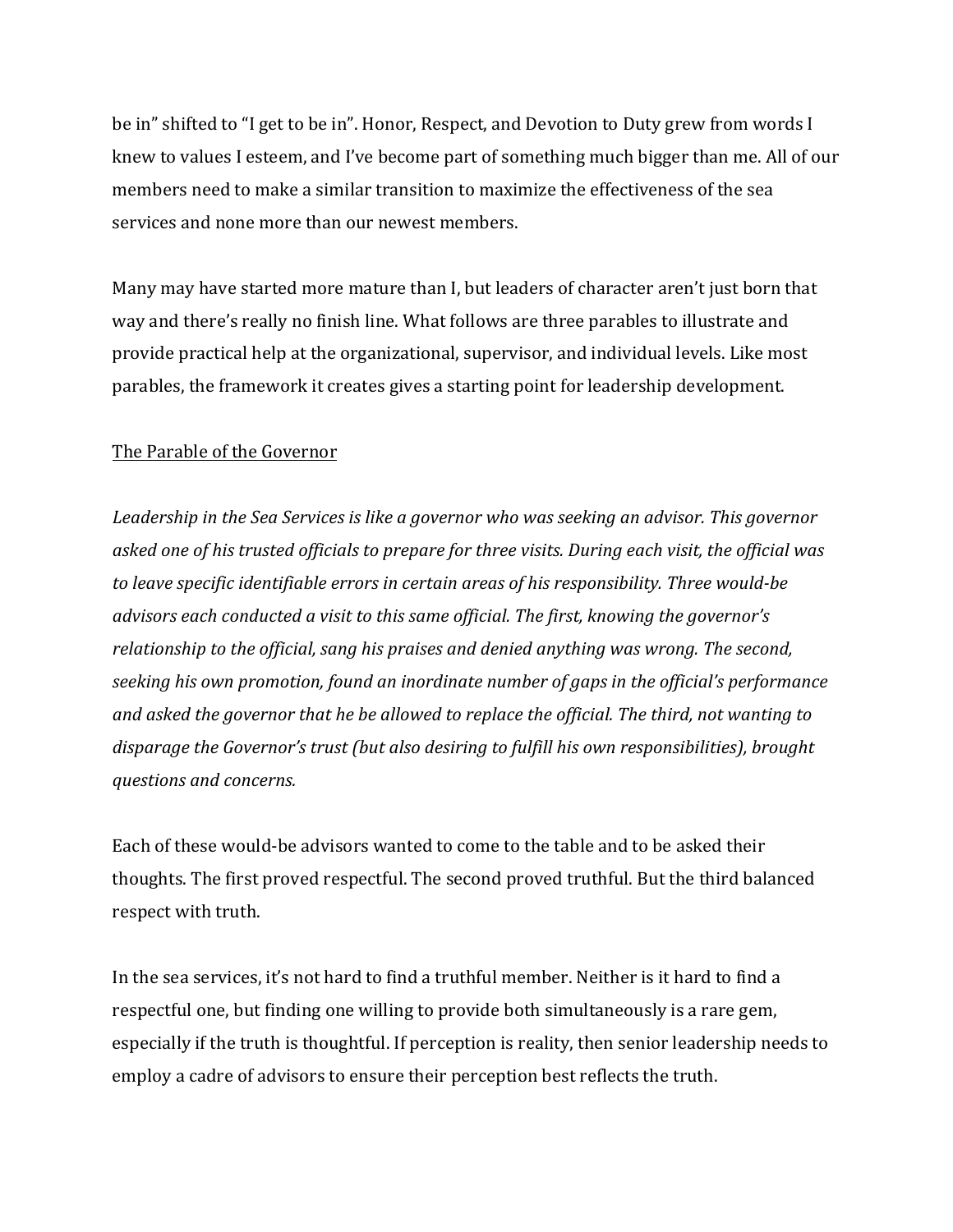Truth is important at all levels of organization, but it is most important to senior leaders because they are beholden to organizational realities, not mythologies. Coast Guard leaders must drive improvements mindful of what occurs "behind the curtain". If Drucker is right and "culture eats strategy for breakfast", then the obligation of senior leaders is to understand culture as they build strategy. How the organization actually functions must be understood before tinkering under its proverbial hood.

When change is necessary, senior leaders then have to determine whether their role is to push the change or pull it. Pushing change, while fairly common, can create just the "us vs. them" many would seek to avoid. Pulling change allows for negative behaviors to be addressed through positive ones. It removes the finger wagging and replaces it with "walk" with me and let me show you how we do it here". If senior leaders are our organizational drum majors, they must know the tune they are playing and keep a consistent beat.

At the organizational level, leadership is finding people willing to provide truth with respect. It is using these advisors to learn organizational culture, and it is using the positive aspects of culture to fix the negative ones by pulling change instead of pushing it. Once the organizational level is covered, attention can be turned to the supervisor level and the second parable.

### The Parable of the Judge

Leadership in the Sea Services is like a finding a judge who not only knows the law and *upholds* it, but judges based upon the intent of the law and not just its letter. This judge still *applies the law as written, but not blindly; instead, research supports interpretation.* 

Finding the kind of judge described above is not so different from deciding what employees should become supervisors. However, elevation always brings risk, as any cadet or midshipman has witnessed. Seemingly normal peers sometimes undergo metamorphosis when promoted to cadre, and their treatment of subordinates can undermine the goals of the organization they say they serve.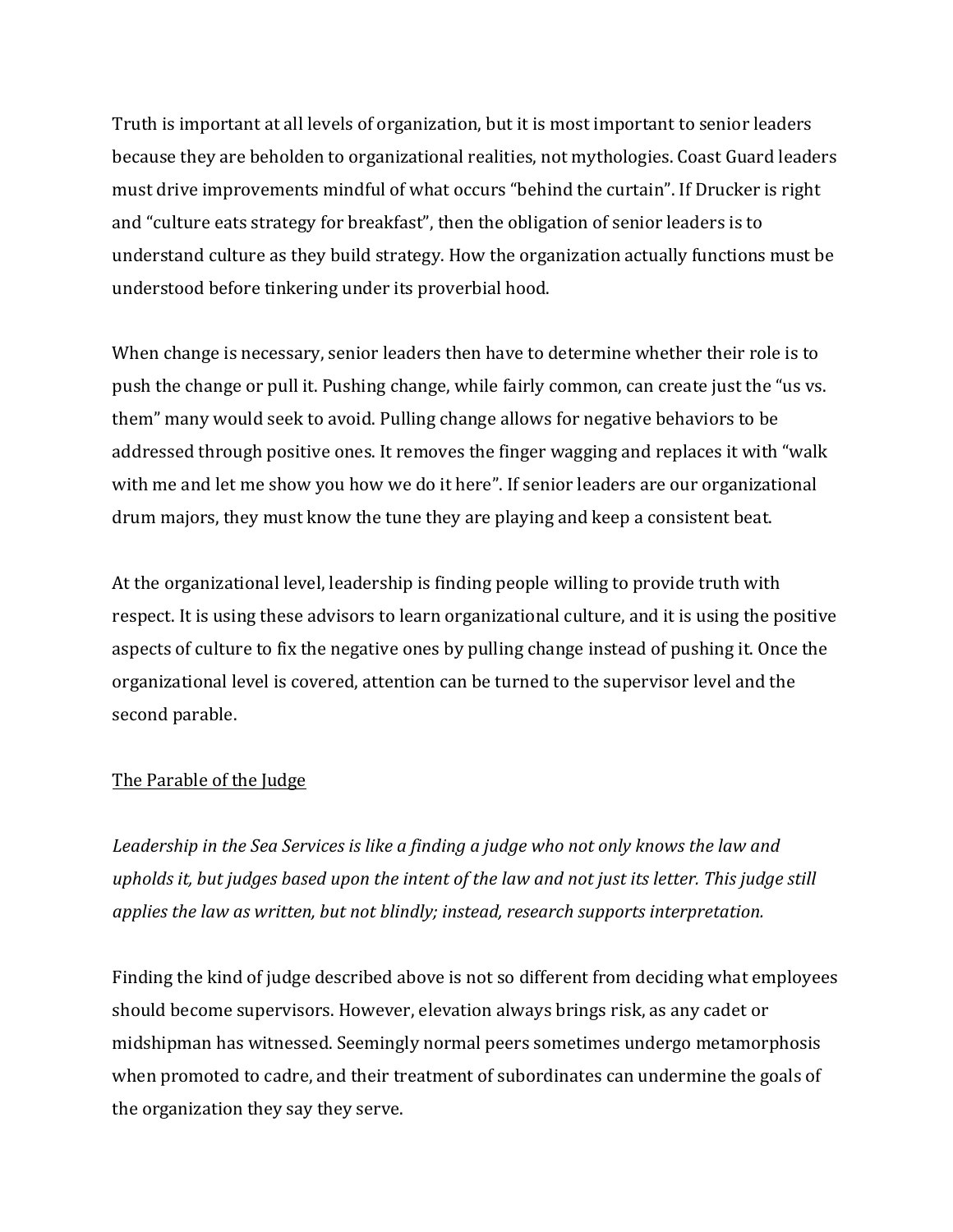Perhaps moving folks up the ranks creates an expectation of continued promotability attributable to just how capable all our military employees undoubtedly are. Tongue back out of cheek, promotion should be about finding those individuals capable of executing judgment on behalf of the organization. The breadth of responsibility should also match the maturity of the judgment. Yet, what tools can be used to evaluate a judge? The second parable gives us an idea.

The first criterion for the judge is to know the law and uphold it. In the sea services, someone made you a supervisor. If the system has depersonalized this process too far, then it can be easy to lose sight of "who made you judge." Applying organizational policies can create challenges and all supervisors should expect resistance as they maintain persistence. They also need to own it, regardless of personal opinions. As soon as the XO gets blamed for a change, the supervisor proves his own powerlessness.

The second criterion is to judge based upon the law's intent. When research is performed each time a policy question emerges, time and application of policy can create intuition that allows a supervisor to begin to understand the intent behind the policy. If intent reveals change as warranted, policy must still be upheld until the change is enacted. Otherwise, policy gets treated as optional and inconsistency across the service becomes the norm. How supervisors apply policy service-wide largely defines organizational culture.

Leaning forward as supervisors through both high accountability and high care removes any arbitrariness. If you would like a quick gauge on your effectiveness, consider the topic of diversity. If you want to improve diversity, promote unity and judge consistently. The most compelling ideals draw the most people, the best jokes consistently receive laughs, and the best stories wow the largest crowds. If only certain kinds of people can succeed in your care, then now you understand why diversity is truly a leadership issue. Recruitment cannot solve our bleeding of certain groups of people at the mid-grade level, and organizational success in this area requires local attention if we are going to succeed at retention.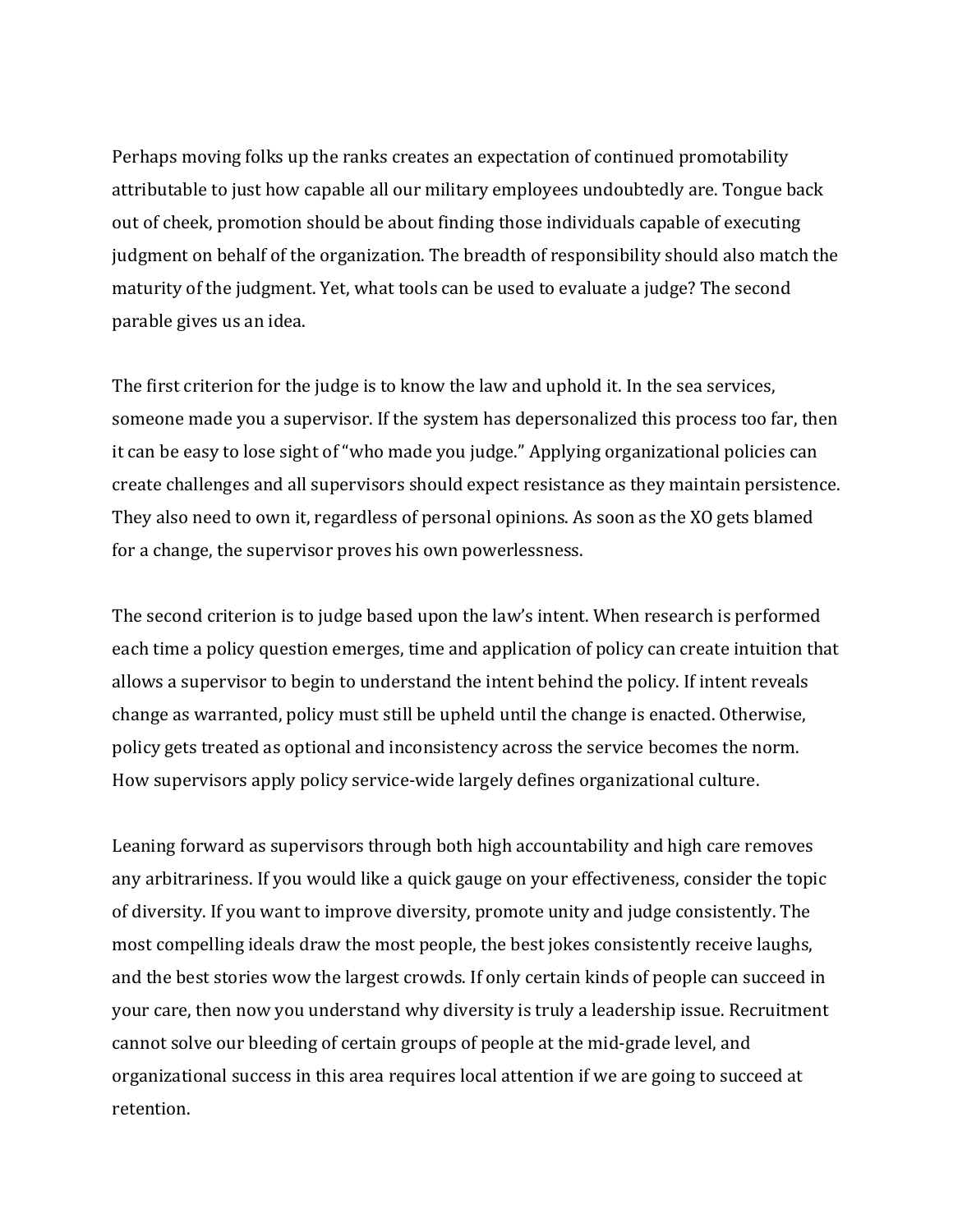High accountability means knowing the jobs of those supervised and not allowing progress questions to go unanswered. Many employees treat questions on their performance like bullets from a six-shooter and a cowboy's command to dance. The only way to assuage their fears is to combine high accountability with high care.

High care removes the "reveal" at the end of a performance period; surprises are rarely good when it comes to evaluations. Leadership means having real conversations with employees and assuming they are all worth developing. Let them opt out.

At the supervisor level, leadership is about recognizing "who made you judge," knowing your organization's laws and upholding them. It's about consistently applying that law to understand intent, and it's about leaning forward as supervisors by providing both high accountability and high care to subordinates. Now that the supervisor level has been considered, it's time to turn to individuals and the third parable.

## The Parable of the Rancher

Leadership in the Sea Services is like a rancher whose friends recommended he replace his *horses* with four-wheelers to speed up the process of feeding his cattle. Finally accepting their *advice, he bought the four-wheelers. After only 2 weeks, he returned the four-wheelers and* put his employees back on horses. With the four-wheelers, the employees began rushing *through their responsibilities, playing with the machines, and mishandling the cattle. It turned out that partnering with animals to care for animals resulted in better care for both the animals and the people, though it was slower going.* 

The concerns of those who go to sea should mirror the rancher's. Character development always goes back to the individual and what expectations they are obliged to meet. It begins with identity and who they are expected to *be*. The rancher wasn't just looking for the job to get done; he needed it done a certain way. He wasn't producing fed cows; he was producing a quality operation through care. Next, responsibilities can be bestowed as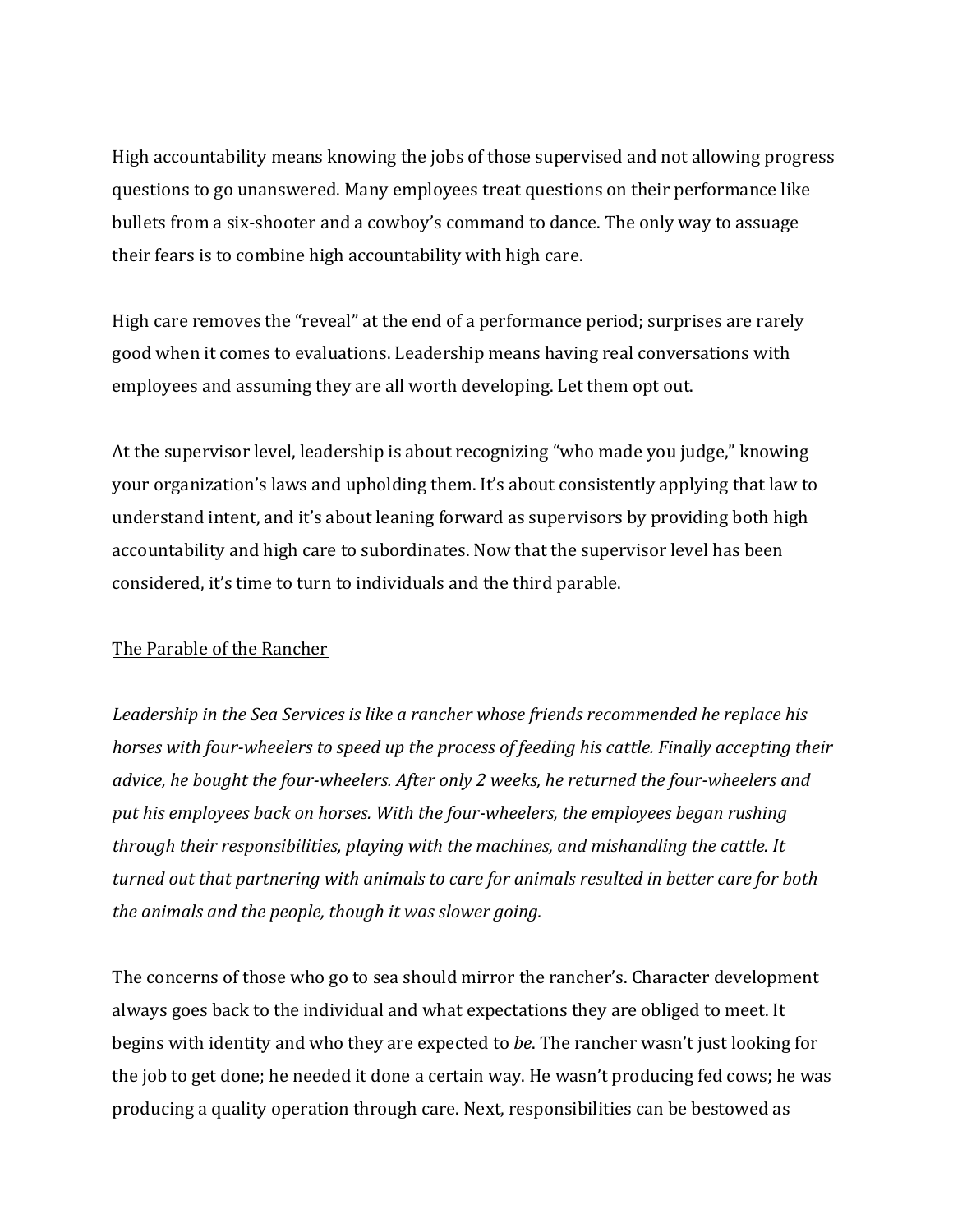employees *do* their jobs. The rancher gave his employees tools so that what he needed matched with what they received. Finally, individuals need to build upon past success and *pass on* the knowledge and experience they gain. Perhaps, like the rancher, they too will need to evaluate the best way to get the job done when they shift from day workers to owners.

### *Be*

In the military, a minimum standard has been established for character—we call it military justice—and those who transgress this floor of behavior get to experience the green tablecloth of judicial or non-judicial proceedings. On the positive side, there are also minimum standards for joining the service and not everyone makes the team. Individuals should feel pride for making the team and wear the colors well.

#### *Do*

Once individuals know what team they are playing for, they can focus on knowing their part and playing it well. The position they get to play is now for the benefit of the whole team. Would that they would all knock it out of the park! Here, performance evaluations reflect past employee contributions and document how the organization may potentially use individuals in the future. Yet, value to the organization is a double-edged sword. So many say they want to be valued in their service, but to be valued is to be used. When your services are required, how will you respond?

### *Pass It On*

Knowledge may be power, but knowledge broadly applied is capability. In our two hundred plus year organizations, we stand on the shoulders of giants. Yet, which way are we reaching—up for the distant passing cloud or down to lift the next generation? Every military member has a shelf life. Each should feel compelled to pass on the things they do well before they expire. Only then can individuals be proud of the people who succeed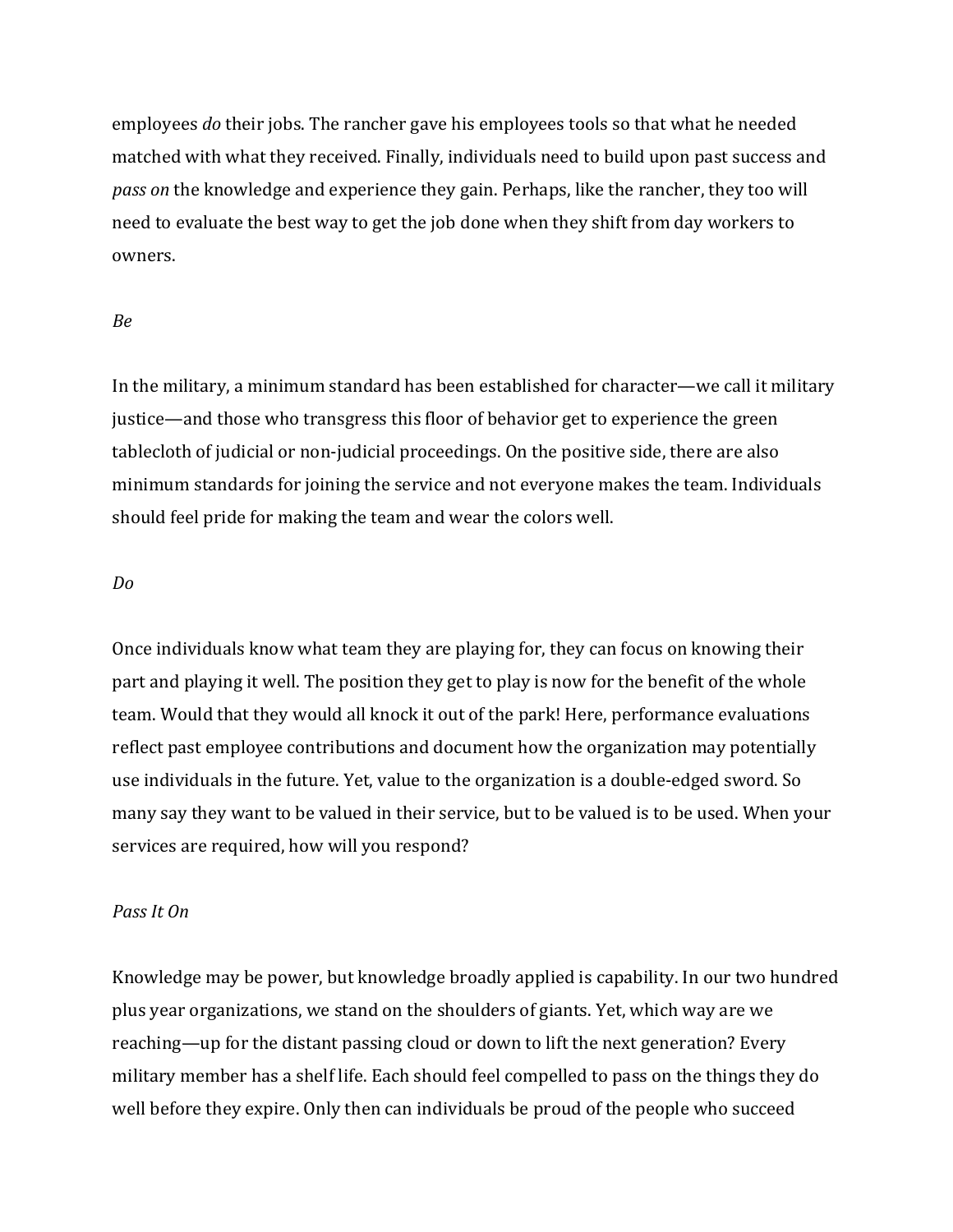them. The greatest risk in any sea service is the hoarding of knowledge where losing people would mean losing capability.

At the individual level, leadership begins with identity and who we are expected to be. It then turns to doing the work and creating value for the service. Finally, leadership becomes a human pyramid as organizational capability grows with each generation. With the three parables now complete, one other topic needs consideration before finishing this leadership discussion.

## Working with Peers

So often, leadership means looking up or down with little consideration given for those that accompany us as peers on the journey. However, peers are critical at the organizational, supervisor, and individual levels. At the organizational level, senior leaders must work in concert to build strategy that considers culture. Unilateral decisions must be rare to effectually pull change in organizations. Supervisors, at their level, need one another to understand and consistently apply policy. Individuals also need one another to recognize their role as part of something bigger.

Competition in performance might prove edifying if mutually beneficial gains could potentially result. Competition in identity is misguided and toxic. In the Coast Guard, identity competition is the enemy within, and covetousness its very close twin. To want to be like the best without undermining them is the ideal. If peers cannot celebrate one another's successes and, instead, only see them as personal setbacks in the race to the top, then most of the wisdom of the parables above will fall flat. Organizational improvements will be undermined for personal gain. Supervisor responsibilities will be more about the supervisor than the responsibility, and individual identity will supersede our ability to call ourselves Sailors, Marines, and Coasties.

BM1 Bernie Webber's actions on the night of February 18, 1952 embodied Coast Guard leadership at its best. After the *Pendleton* (a tanker) broke in half during a severe